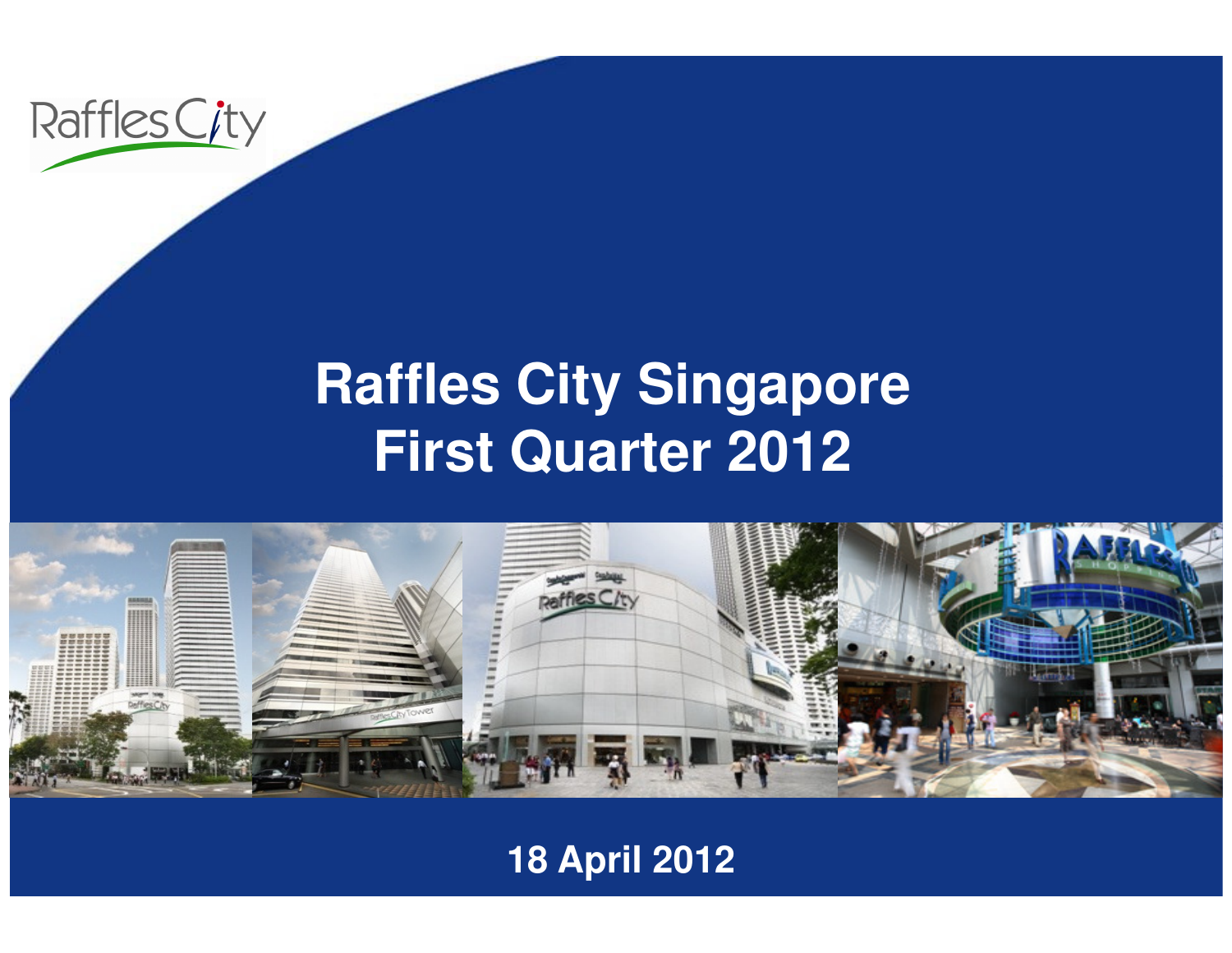# **Important Notice**

Raffles City Singapore is jointly owned by CapitaCommercial Trust (CCT) and CapitaMall Trust (CMT) and jointly managed by CapitaCommercial Trust Management Limited (CCTML) and CapitaMall Trust Management Limited (CMTML). CCT has 60% interest and CMT has 40% interest in RCS Trust. This presentation shall be read in conjunction with the respective 2012 First Quarter Unaudited Financial Statement Announcements released for **CCT and CMT.**

This presentation may contain forward-looking statements. These forward-looking statements involve known and unknown risks, uncertainties and other factors that may cause the actual results, performance or achievements to be materially different from any future results, performance or achievements expressed or implied by the forward-looking statements. Forward-looking statements involve inherent risks and uncertainties. A number of factors could cause the actual results or outcomes to differ materially from those expressed in any forward-looking statement. Representative examples of these factors include (without limitation) general industry and economic conditions, interest rate trends, cost of capital and capital availability, competition from other developments or companies, shifts in expected levels of<br>convincingly rate proporty raptal income, oberge out collections, oberges in eperating expenses (including occupancy rate, property rental income, charge out collections, changes in operating expenses (including employee wages, benefits and training costs), governmental and public policy changes and the continued availability of financing in the amounts and the terms necessary to support future business. You are cautioned not to place undue reliance onthese forward-looking statements, which are based on the current view of management on future events.

This presentation is for information only. No representation or warranty expressed or implied is made as to, and no reliance should be placed on, the fairness, accuracy, completeness or correctness of the information or opinions contained in this presentation. Neither CCTML or CMTML or any of their affiliates, advisers or representatives shall have any liability whatsoever (in negligence or otherwise) for any loss howsoever arising, whether directly or indirectly, from any use, reliance or distribution of this presentation or its contents or otherwise arising in connection with thispresentation.

This presentation also does not constitute an invitation or offer to acquire, purchase or subscribe for units in CCTand/or CMT.

**Cap/taCommercial** 



Prust Trust 2012\* 2 Trust 2012\* 2012 2012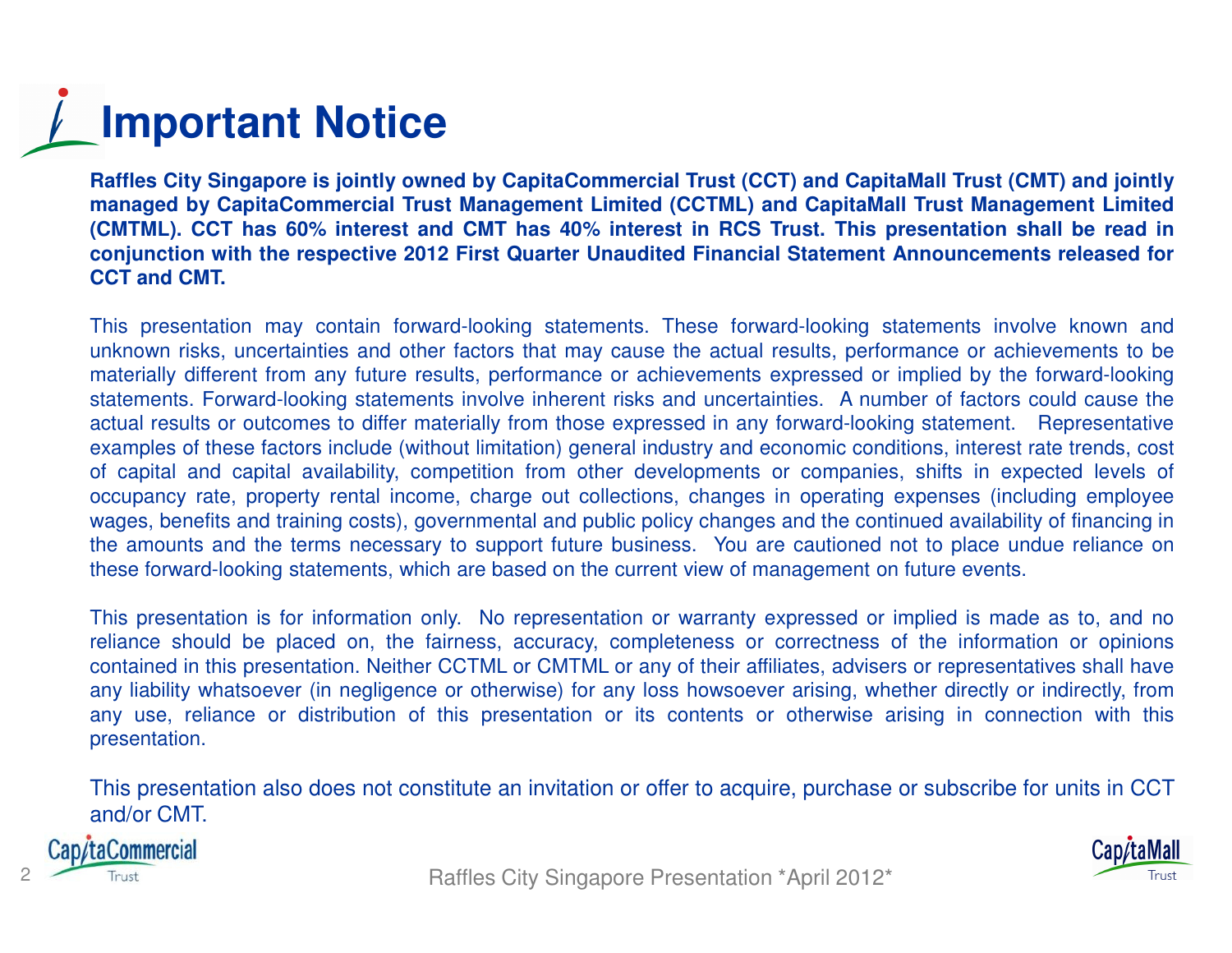### **Performance of RCS Trust – 1Q 2012**

|                      | <b>CCT's 60% Interest</b> |                                  |                 |       | <b>RCS Trust</b><br>100% |
|----------------------|---------------------------|----------------------------------|-----------------|-------|--------------------------|
|                      | 1Q 2012                   | <b>1Q 2011</b><br><b>S\$'000</b> | <b>Variance</b> |       | <b>1Q 2012</b>           |
|                      | <b>S\$'000</b>            |                                  | <b>S\$'000</b>  | $\%$  | <b>S\$'000</b>           |
| <b>Gross Revenue</b> | 33,079                    | 32,021                           | 1,058           | 3.3   | 55,132                   |
| - Office             | 5,087                     | 5,339                            | $(252)^{(1)}$   | (4.7) | 8,479                    |
| - Retail             | 14,132                    | 13,631                           | 501             | 3.7   | 23,553                   |
| - Hotel              | 12,690                    | 11,968                           | 722             | 6.0   | 21,150                   |
| - Others             | 1,170                     | 1,083                            | 87              | 8.0   | 1,950                    |

| Net Property Income | 24,387 | 23,578 | 809 |  | 40,645 |
|---------------------|--------|--------|-----|--|--------|
|---------------------|--------|--------|-----|--|--------|

(1) The decline in office revenue was due to lower renewed or signed rents as compared to expiring rents





Trust Trust **Raffles City Singapore Presentation \*April 2012**\*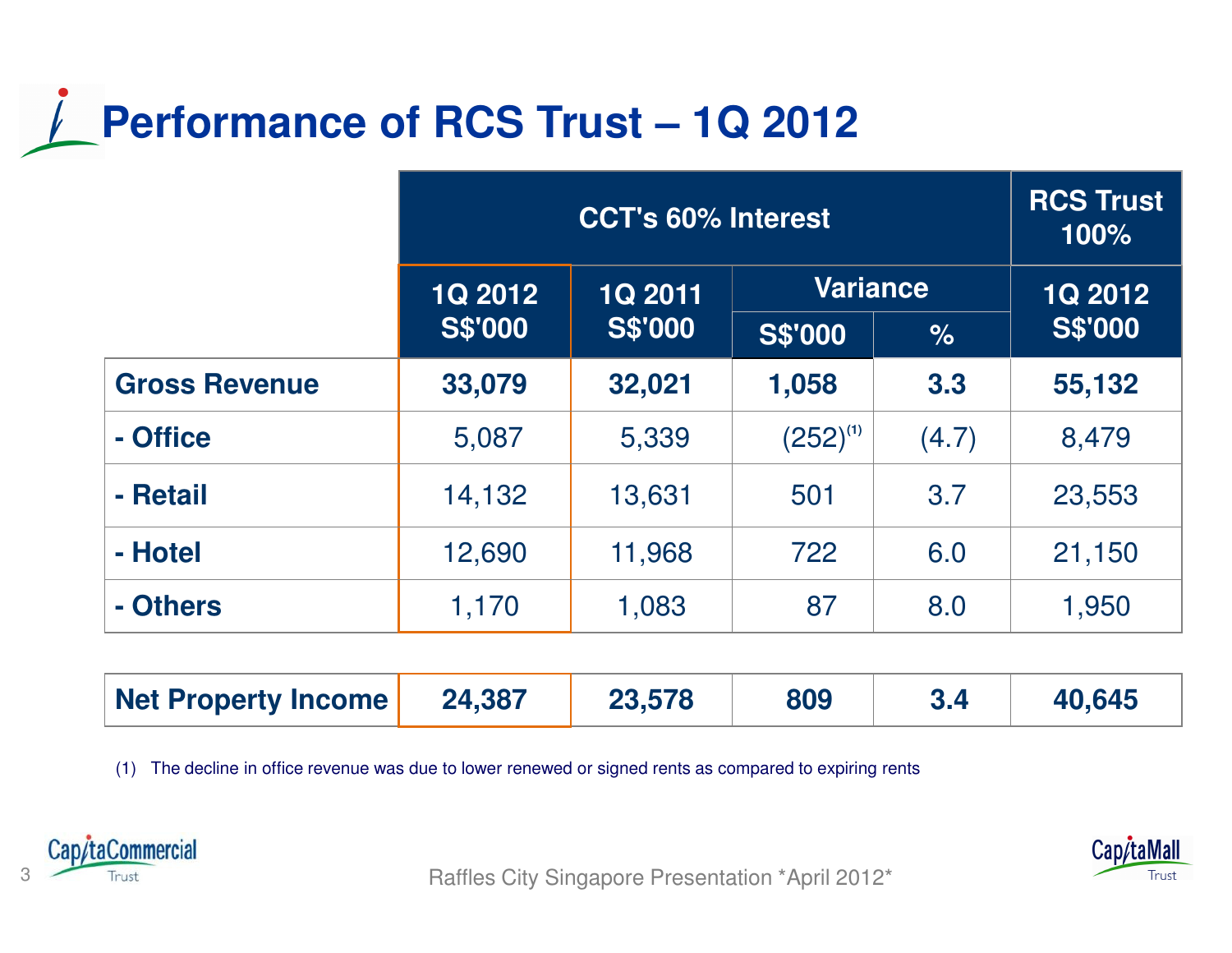### **RCS Trust – Financial Ratios**

|                         | <b>As at 31 March 2012</b> |
|-------------------------|----------------------------|
| Net Debt / Total Assets | $33.2\%$                   |

|                                           | <b>1Q 2012</b> |
|-------------------------------------------|----------------|
| Net Operating Profit / CMBS Debt Service  | 5.90x          |
| Net Operating Profit / Total Debt Service | 4.74 $\times$  |





A Trust Trust **Raffles City Singapore Presentation \*April 2012**\*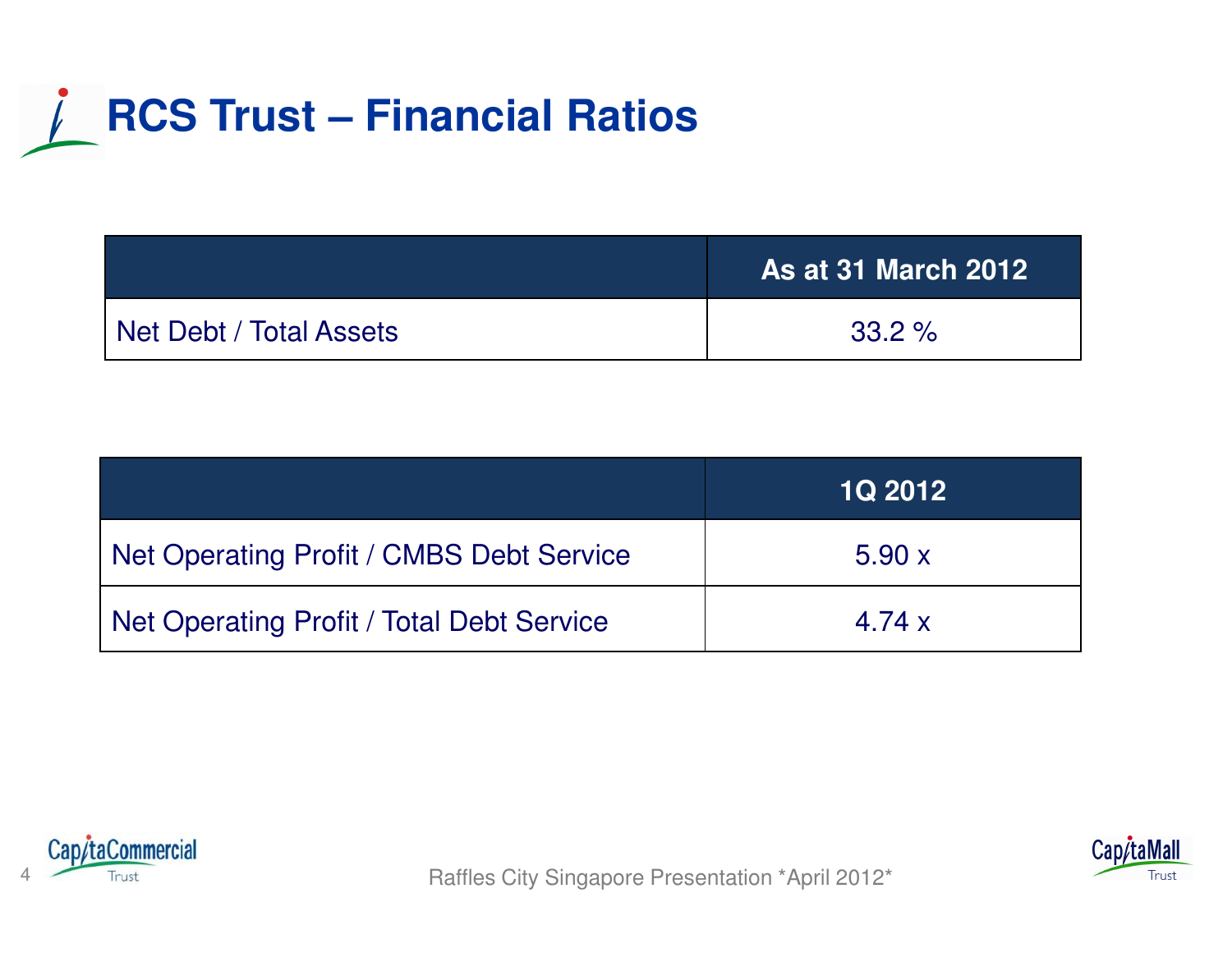## **Lease Expiry Profile – Raffles City Tower (Office)**

#### **Leases up for Renewal as a % of Gross Rental Income as at 31 March 2012**



| <b>Weighted Average Expiry by Gross Rental Income</b> | 2.66 Years |
|-------------------------------------------------------|------------|
|-------------------------------------------------------|------------|





5 Trust Trust **Raffles City Singapore Presentation \*April 2012 Raffles City Singapore Presentation \*April 2012**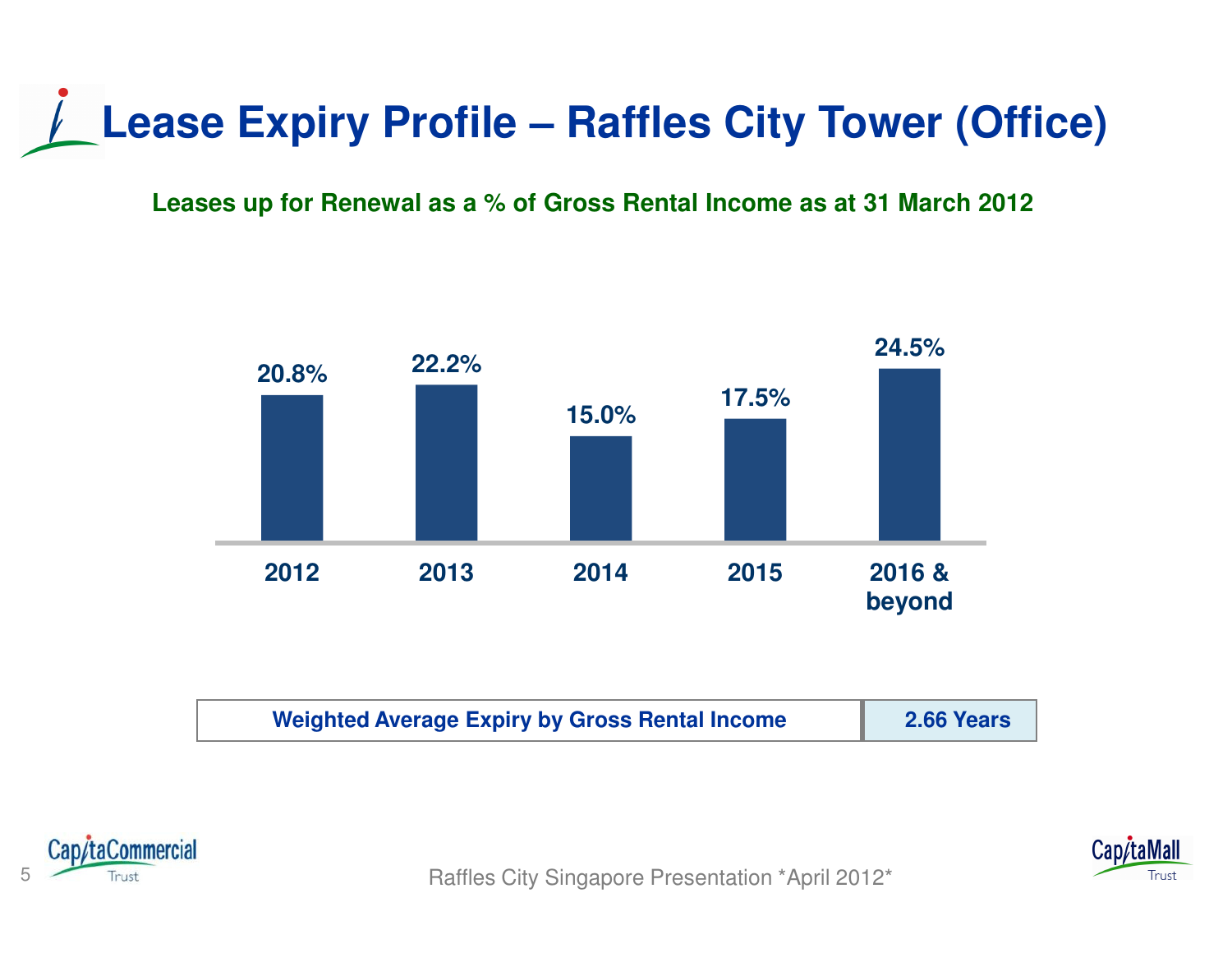### **Lease Expiry Profile – Raffles City Shopping Centre**

#### **Leases up for Renewal as a % of Gross Rental Income as at 31 March 2012**



| <b>Weighted Average Expiry by Gross Rental Income</b> | <b>1.79 Years</b> |
|-------------------------------------------------------|-------------------|
|-------------------------------------------------------|-------------------|





Raffles City Singapore Presentation \* April 2012 \*